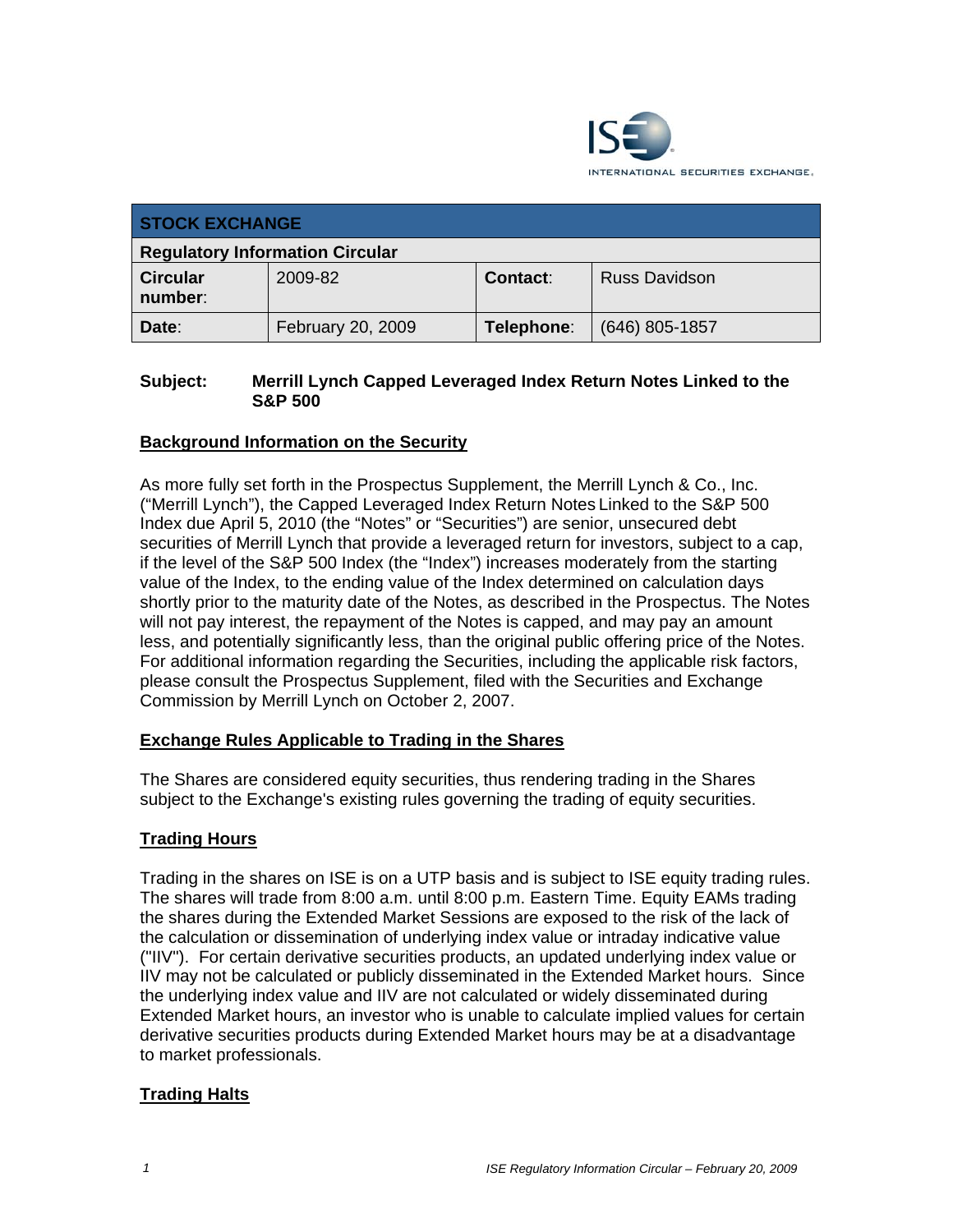ISE will halt trading in the Shares of a Trust in accordance with ISE Rule 2101(a)(2)(iii). The grounds for a halt under this Rule include a halt by the primary market because it stops trading the Shares and/or a halt because dissemination of the IIV or applicable currency spot price has ceased, or a halt for other regulatory reasons. In addition, ISE will stop trading the Shares of a Trust if the primary market de-lists the Shares.

#### **Delivery of a Prospectus**

Pursuant to federal securities laws, investors purchasing Shares must receive a prospectus prior to or concurrently with the confirmation of a transaction. Investors purchasing Shares directly from the Fund (by delivery of the Deposit Amount) must also receive a prospectus.

Prospectuses may be obtained through the Distributor or on the Fund's website. The Prospectus does not contain all of the information set forth in the registration statement (including the exhibits to the registration statement), parts of which have been omitted in accordance with the rules and regulations of the SEC. For further information about the Fund, please refer to the Trust's registration statement.

**This Regulatory Information Circular is not a statutory Prospectus. Equity EAMs should consult the Trust's Registration Statement, SAI, Prospectus and the Fund's website for relevant information.**